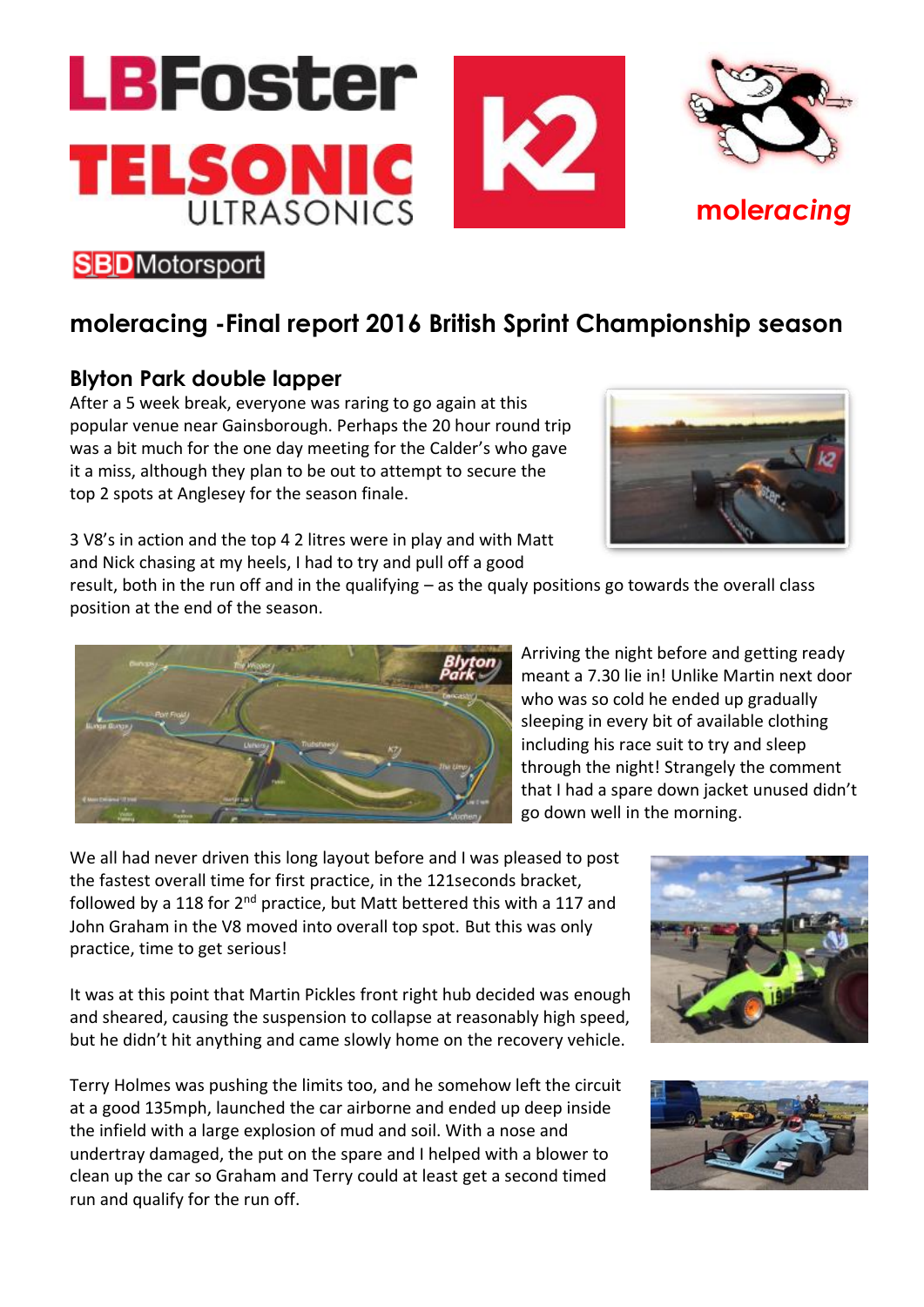Meanwhile back in the 2 litre class, I was pleased to push deeper and get down to a 116.19 with Matt only 8 tenths behind me, Steve a few seconds back and Nick a little further. For the second timed runs, Nick improved his time, but the rest of us all went slower, so I managed the first objective of a class win and also being 2<sup>nd</sup> overall, I got some good class points.

For the run offs, Terry and Graham had qualified now with a safe a steady run, but he inevitably improved in his V8 to bump me down and I couldn't repeat my earlier time and also slipped a place to Matt, to finish 4<sup>th</sup>. John Graham set a new course record with a 112.51.

So all this leaves me under pressure from Matt going into the final weekend at Anglesey and Steve Broughton only a few further points behind. With a 2 litre class lead of only 2 points and almost as close in the main championship, it was going to be fun but tight to retain my 5<sup>th</sup> place!

## **Anglesey National and International**

Rain was forecast for the Saturday and due to be dry and sunny Sunday – great combination for a final weekend. A thorough checking of the car to ensure no last minute panics and at the circuit the wets were put on in readiness for the morning and a 2 lap blast round the national circuit



I have always enjoyed driving in the wet, and after the practice I was lying 2<sup>nd</sup> overall but Steve Broughton was only a tenth up my chuff. Still practice is only practice, a disaster would have been to stick it in the barriers and blow the weekend/season. The weather was drying, but still wets not slicks. This left me 3<sup>rd</sup> in class and 4<sup>th</sup> overall after timed run 1 – too cautious? Possibly but Matt was not taking points out of me which was the main aim. This improved after the  $2<sup>nd</sup>$  timed run, plus a great fastest time of the meeting drive by Steve who this time got the best of the drying weather, unlike last time at Anglesey when he got the worst – so it all balances out in the end.

So with stretching the gap, 1<sup>st</sup> 2litre position was looking more secure but not sealed and so time for the run off and work on the 5<sup>th</sup> place.

It made so much difference to have 'the team' running the car all weekend and Chris and Johnny enjoyed all the latest tweaks for the 2016 car for the first time. A lot of running up and down the pitlane eyeing up what tyres to run, we had decided that slicks were going to be used based on the live and predictive weather radar we had in the trailer, but we kept that underwraps! So as we gathered on the line, there were wets, slicks and intermediates on the various top 12 run off contenders. The Calder's had a serious starter motor issue and no amount of bumping would make it fire. This put Heathers 2<sup>nd</sup> place overall under threat from John Graham, although Colin had the number 1 position secure.

Heather asked me to win the run off to help her cause! Oh how I laughed – it was 2008 when I last won a run off, mind you it was raining then!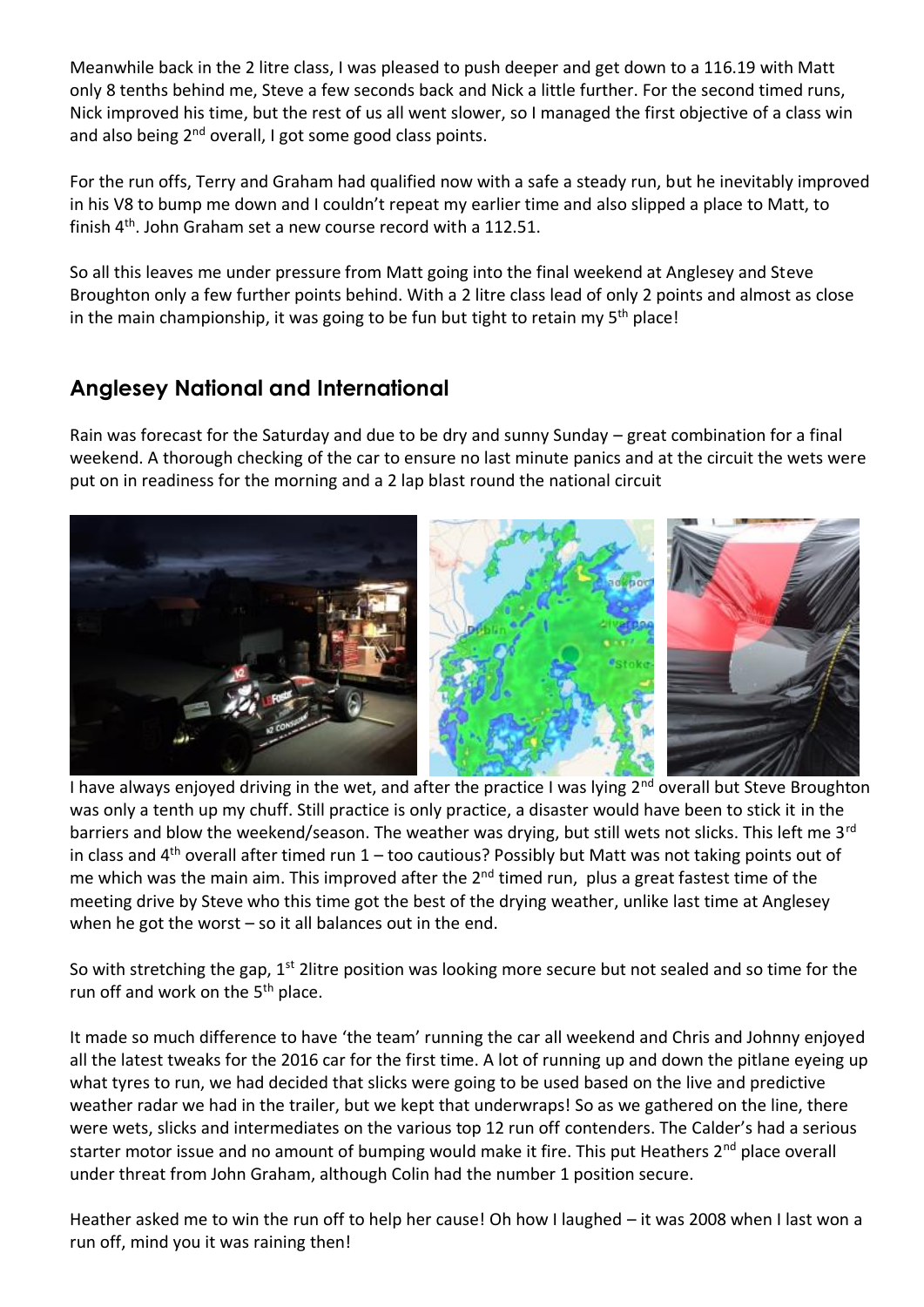The slick run was 'exciting to say the least. Every single corner the car either understeered or oversteer, it was very neutral in that respect but it meant you didn't know what was going to happen every corner and if you were coming off. But I didn't and after the first run off, I was leading the top 12 by 3 seconds!

As that run was on the verge of a disaster every corner, if no one

went quicker than me on their second, I was not going to going out for a second run and take the win. But we had no means of getting the times to the holding area. Heather ran the 400m to the timing tower and then back again to give me feedback to make this decision. Queuing up to go, just one car from launching, she returned to inform me that John Graham in the V8 Gould had posted a time 1 second ahead of my first run, so I had to go out again and find an extra second to get the top spot.

With confidence in the downforce on the first bend I didn't brake and carried some 100mph though the corner. I was pleased with the feedback from a respected driver watching from that corner, he looked on incredulously as he thought the entry speed was an instant off – and to his amazement it just went round, some 30 mph more than anyone (Thanks Naser for the downforce mods!). So after a few slippy corners I crossed the line and saw the time – 5 seconds faster than my first run – that'll do then!

**"was that enough for the run off win?" to which Paul Parker replied "by a country Mile"**

So 8 years after my last run off win, I had another to my name and more or less secured 5<sup>th</sup> place as well. No that is what you call a 'beer and cheese' time!



Amazingly, I felt good the following morning despite the celebration ales! and was up at 6:30 getting my head tuned in to the final day of the season and the international course. Matt and Steve had now to get a really good position to bump me down, and with the Calder's working past midnight to machine and rebuild the starter motor this wouldn't help.

After practice, I was fastest overall – which is surprising in the dry, but this was practice only. By then end of timed runs, I was 5<sup>th</sup> overall and Matt took the 2 litre class that day. The good news was this meant I had secured the 2016 2 litre racing car title for the first time in 16 years of trying! Still job not over yet......

Run off went as qualification, with Heather taking the win, Colin strategically slotting in behind and John Graham in 3<sup>rd</sup>. This still allowed John to take his best ever finish in 2<sup>nd</sup> place in 2016. Despite Matt being quicker on this last run of the year, I secured 5<sup>th</sup> overall in 2016, the first non V8.